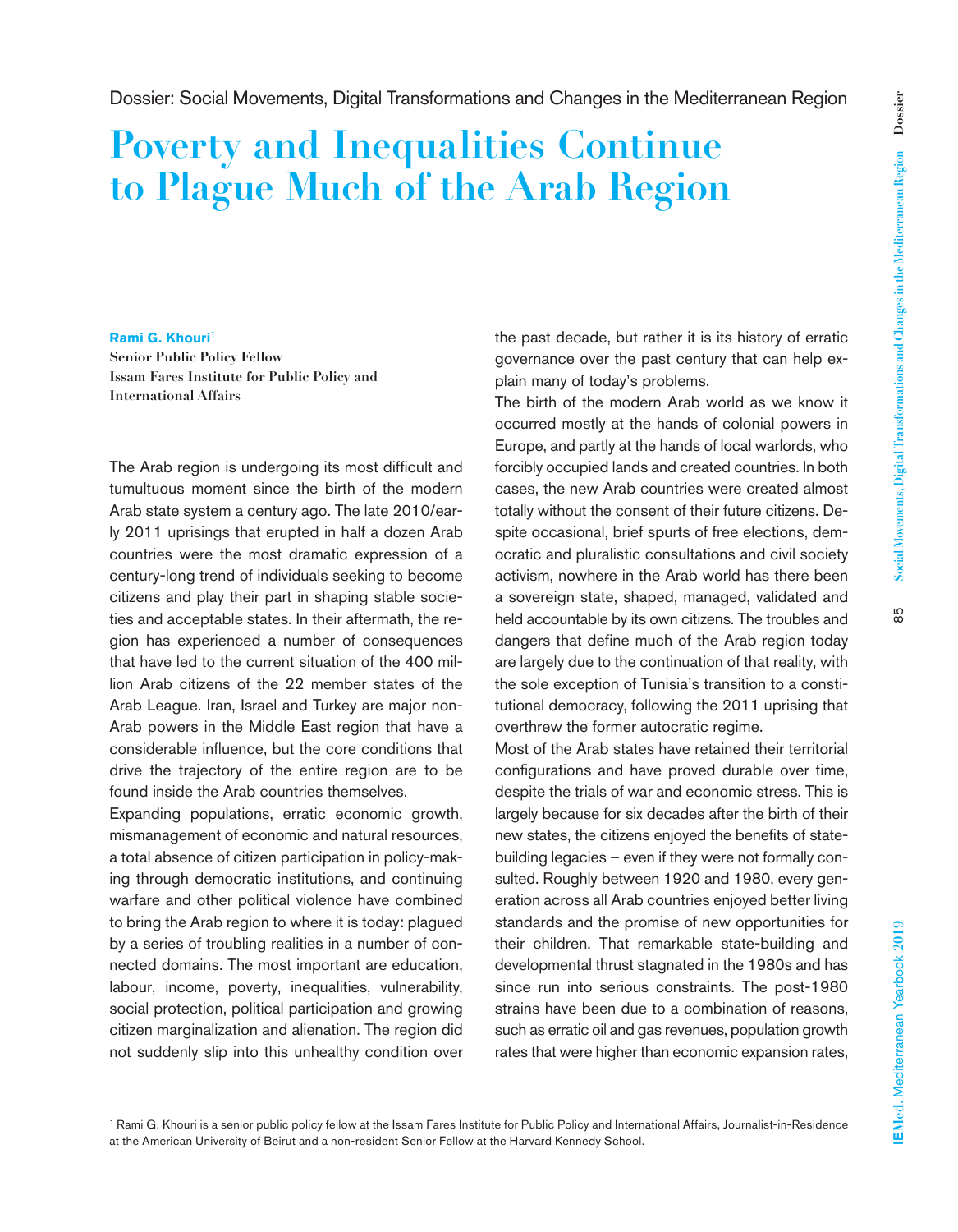the non-stop proliferation of family-based military control of governments, widespread corruption, the ongoing Arab-Israeli conflict and its impacts, and constant foreign military interventions inside the Arab states.

## **Rising Inequalities**

Behind the very varied conditions in Arab lands eight years after the 2010-11 uprisings, we can now identify an underlying layer of poor, vulnerable and marginalized citizens who make up the majority of the Arab region. This is not a very recent development, but rather has occurred over four decades or so. The new insights we have into this situation reflect better technical measures of poverty and vulnerability – especially the Multidimensional Poverty Index – along with sustained annual surveys of family conditions and attitudes across most Arab countries (through the Arab Barometer and the Arab Center for Research and Policy Studies). Only a handful of wealthy energy-producing countries like Qatar, the UAE, Saudi Arabia and Kuwait escape the broad trend towards Arab pauperization, vulnerability and rising inequalities.

Roughly between 1920 and 1980, every generation across all Arab countries enjoyed better living standards and the promise of new opportunities for their children

The dangerous pattern of new and deep structural threats comprises a cycle of poverty, inequality and vulnerability that seems likely to keep the region mired in turbulence and conflict for decades to come. As several hundred million Arabs become increasingly desperate to ensure their families' basic needs, such conditions will exacerbate existing antagonisms and armed clashes across the region, heighten social tensions and ultimately lead to the fragmentation of both individual countries and the wider Arab region, after it having enjoyed minimal commonalities and integrity in the past century.

These threats include, most notably, chronic and growing poverty, a very high rate of informal employment, increased vulnerability among middle-income families, continual high population growth rates, which outstrip economic growth and expanding disparities and inequalities in almost every sector of life and society. As these combine with other political and material grievances that are common among most citizens (a lack of water, affordable food and decent housing, low political participation and accountability, among others) they erode citizens' respect for and trust in government institutions, and lead to greater alienation among millions of families. There are three major grievances:1) people's quality of life deteriorates daily due to poverty and unmet needs; 2) they feel they are not treated equitably by their own state and society; 3) and they feel powerless to do anything about their condition. For many, the net result is the conclusion that their government and state are not only ineffective, but perhaps also illegitimate, in their eyes. The 2010-11 uprisings across the region were the most dramatic expression of how tens of millions of citizens responded to the consequences of these issues. The latest citizen uprisings in Algeria and Sudan, with their demands for better governance under civilian authorities, instead of military rule, are a continuation of the 2010-11 protests. They are also a sign of how citizens rebelling against sustained autocracy have learned the lessons from their previous attempts to install civilian democratic governance under the rule of law.

#### **Governments' Superficial Responses**

Most Arab governments continue to introduce superficial reforms in pivotal sectors such as education, employment and anti-corruption, but their efforts mostly remain unsuccessful or limited in their impact. Simultaneously, the broader Arab trend in most countries since the end of the Cold War, around 1990, sees steadily increasing pauperization, vulnerability, perceived injustice and helplessness and disparities. The extent, causes and consequences of this troubling trend seem to elicit only superficial and limited responses from Arab governments or their foreign donors and patrons.

Arab states seem to be making the big mistake they have repeatedly made since the 1970s, which is to ignore or downplay the current trend of pauperization/inequalities, whose elements started to appear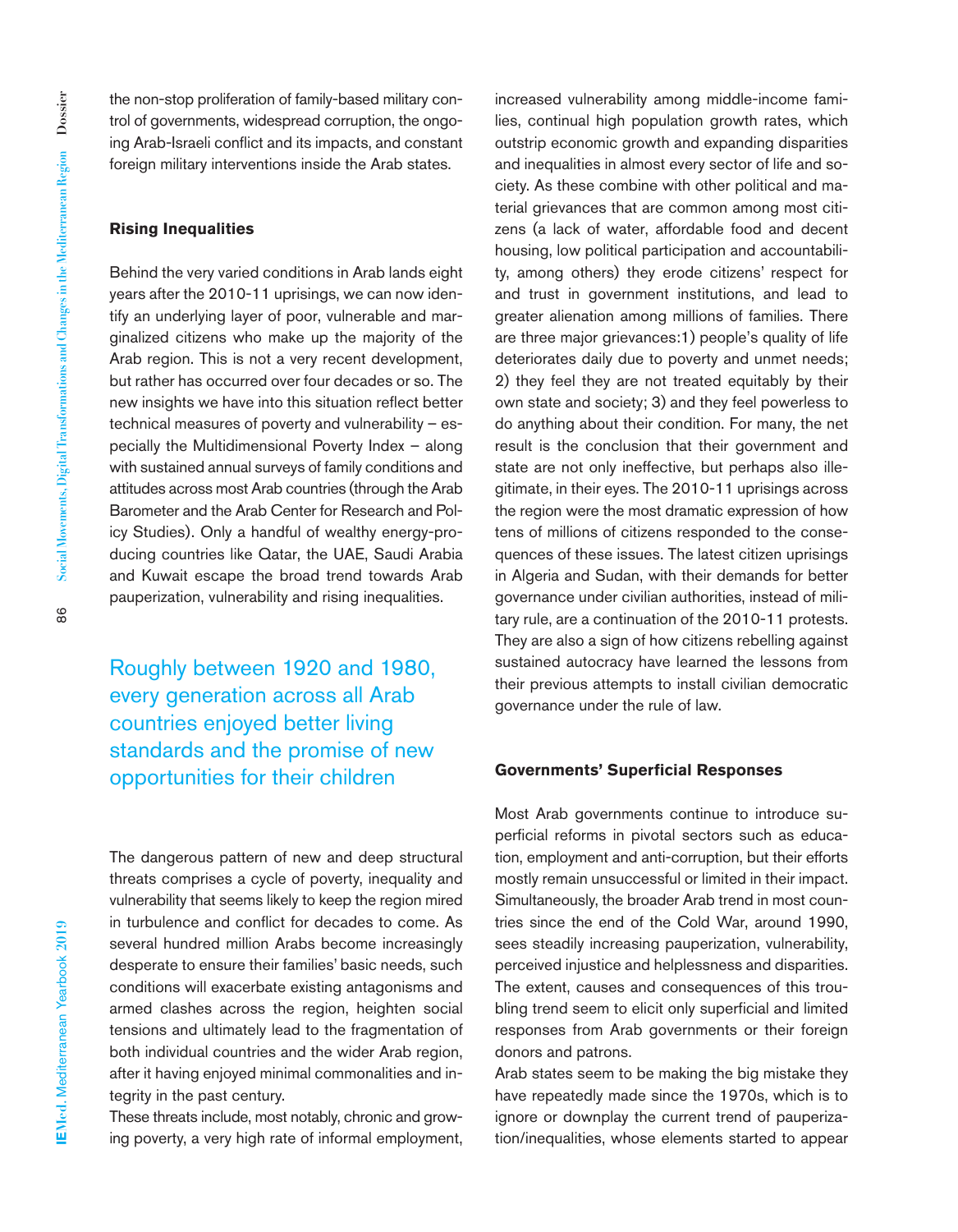several decades ago. The first signs of widespread social and economic distress emerged in the 1970s, concurrently with the rise in oil prices, which radically transformed Arab economies and governance ethics. Since then, governments have been unable or unwilling to respond to their citizens' complaints, especially regarding corruption, a lack of decent jobs, state cronyism and declining educational standards. The structural distortions and deficiencies in the political economy of the Arab region, therefore, persisted and worsened, bringing it to its current state.

The structural distortions and deficiencies in the political economy of the Arab region, therefore, persisted and worsened, bringing it to its current state

It will be more difficult today for states, private sectors and foreign backers to ignore the signs of continuing and expanding citizen distress, because the inaccurate prevailing poverty measures in recent decades, which have masked signs of declining family wellbeing, have been replaced by more accurate and comprehensive ones. The old poverty measures based on a family's daily expenditures did not accurately capture the very wealthy and the very poor in society, and thus they missed three critical trends: 1) high levels of poverty, 2) rising levels of vulnerability among families that used to be considered middle class or in the middle-income category and 3) a shrinking middle class.

### **Multidimensional Poverty**

Recent analyses by economists at UNDP, the United Nations Economic and Social Commission for Western Asia (ESCWA), the World Bank and other institutions have used the Multidimensional Poverty (MDP) measure to gauge poverty and vulnerability more accurately than the previous reliance on money metric measures such as \$1.25 or \$1.90 per-day living expenditures. The Multidimensional Poverty Index, published by UNDP and the Oxford Poverty and Human Development Initiative, offers excellent insights into this issue.

The MDP approach more accurately measures real life family conditions because it examines a range of key indicators in health, education and living standards (including nutrition, child mortality, years of schooling, sanitation, electricity, drinking water, assets and others). Analysts assessing conditions in Arab countries over the past 20 years highlight several stark trends.

The actual levels of poverty and vulnerability in the Arab region are higher than previously thought, with some two-thirds of citizens falling into the categories of poor or vulnerable. The MDP figures indicate poverty rates as much as four times higher than previously assumed. In ten Arab states surveyed by ESCWA, 116 million people were classified as poor (41 percent of the total population), and 25 percent were vulnerable to poverty. In Egypt, poverty increased from 19.5 percent in 2005 to 28 percent in 2015. If this level of 66 percent poor/vulnerable holds for the entire Arab world, which the economists studying these issues believe is the case, it means that some 250 million people may be poor or vulnerable, out of a total Arab population of 400 million.

Even when the World Bank's poverty threshold of \$1.90 in daily expenditure per capita is used, in the period 2011-2015, extreme poverty in the Middle East increased from 2.7% to 5% – and the Middle East was the only region in the world where this indicator increased in that period. Consequently, the middle class in non-oil-producing Arab states has shrunk from 45 percent to 33 percent of the population, according to ESCWA economists. They see many middle-income families sliding into vulnerability and vulnerable families, in turn, falling into poverty.

# **Negative Trends**

This negative trend is almost certain to continue year after year, because all the drivers of this increase in poverty and vulnerability have persisted or worsened since the 2010-11 Arab uprisings. They are likely to drive further families into poverty and vulnerability for years to come, given the current regional realities – wars, erratic tourism receipts and real estate and direct foreign investment levels, low real wage levels, stagnant economic growth and labour remittances,

 $\overline{5}$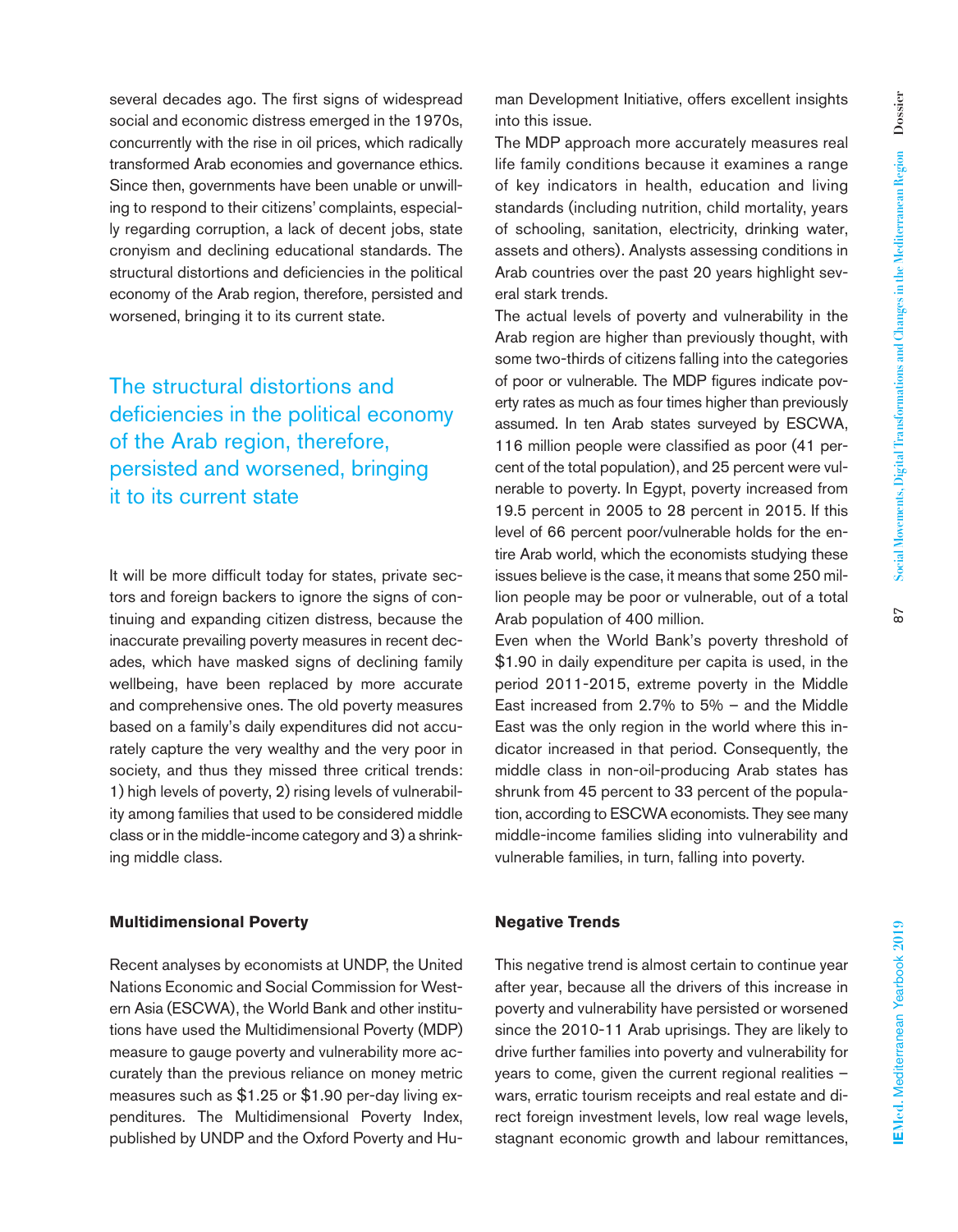disrupted regional trade, inadequate new job creation and unreliable foreign aid levels, to mention but the most significant.

This trend seems to be directly associated with the recent steady decline in the quality of state-managed basic social services, mainly outside the Gulf region, including healthcare, education, water, electricity, transport and social safety nets, i.e., the most basic living needs, which may now be beyond the reach of at least half of Arab citizens. The number of Arabs requiring humanitarian assistance to stay alive and minimally healthy, according to ESCWA calculations, is 60 million people in seven crisis states. They include many of the 30 million people who have been displaced in the Arab region in recent years.

A new troubling reality is that once families fall into poverty, they are likely to remain there for generations to come. The steady, large-scale growth in new jobs in the industrial, tourism, agricultural and service sectors, which absorbed new job market entrants in the half-century after the 1950s, has disappeared. The IMF and other organizations predict that the Arab region must create 60-100 million jobs by 2030, and 27 million jobs in the next five years, to significantly reduce unemployment. This is clearly an impossible task well beyond the capabilities of the current Arab state system and its private sectors.

This suggests that informal employment will remain dominant for years to come in most Arab lands (averaging 55-60 percent, according to credible recent estimates), which means we should expect continued and growing poverty and vulnerability, due to the erratic and low wages and lack of protection mechanisms suffered by informal workers. Available data shows that only around 30 percent of Arab workers have pension funds, and informal workers usually lack legal protection, such as minimum wages, maximum working hours, workplace safety rules, retirement and health insurance funds, training and promotion opportunities and other critical elements pertaining to decent employment.

Informal employment-linked poverty is also a consequence of poor education outcomes. Some universal test scores indicate that as many as half the students in primary and secondary schools across the Arab region are not learning, and many will drop out before completing primary or secondary education. Right now there are around 20-25 million schoolage Arabs who are out of school, and nearly half the 75 million in primary and secondary schools are likely to drop out before their graduation date. There alone we see a cohort of perhaps 50 million young Arabs who suffer low-quality education, which will guarantee them a lifetime of low-quality wellbeing, as, for the most part, they struggle to make ends meet in informal employment.

Informal employment will remain dominant for years to come in most Arab lands. Informal employmentlinked poverty is also a consequence of poor education outcomes

In Lebanon, some 75 percent of school children are enrolled in private schools, due to a lack of confidence in the public education system  $-$  a dynamic that is repeated across the entire region. Another common regional reality is that children often have to drop out of school to work and assist their families; recent studies in Iraq show that 20 percent of primary school dropouts were due to poverty in the family and the children's need to work. Poor educational environments also contribute negatively to young Arab lives. Recent regional surveys show that most students in Arab primary and secondary public schools do not feel safe physically, emotionally or socially, which is another reason for the low academic performance of young Arabs.

## **Long-term Poverty and Marginalization**

These are bad omens for the near future because low household education levels and poor early childhood development indicators – including increasingly common stunting – are now recognized as among the clearest signs that families will be relegated to longterm poverty and marginalization. If you are poor, or become poor, in the Arab region today, you and your family are likely to suffer poverty for a few generations at least. This is because most Arab states today are unable to generate the new jobs or provide the social services required to pull poor and vulnerable families out of their miserable condition.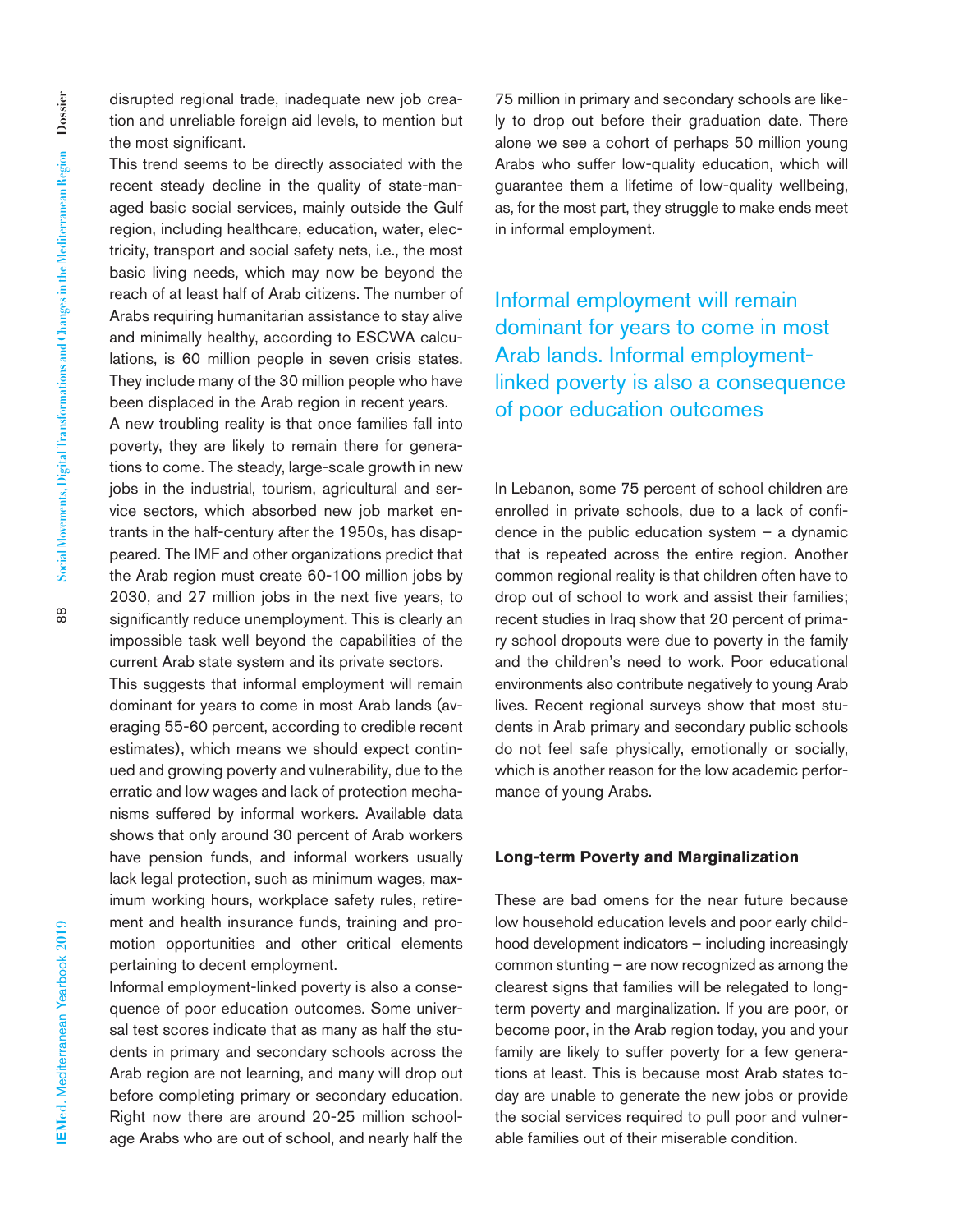8

Inequalities are documented in virtually every sector of life and society, including rural/urban, gender, income, ethnicity and others, suggesting that this has become a deeply ingrained structural problem rather than a fleeting phenomenon due to shortterm economic stress. Recent studies indicate that the Middle East is the most unequal region in the world, with the top 10 percent of its people accounting for 61 percent of wealth (compared to 47 percent in the US and 36 percent in western Europe). The Arab region also displays a peculiar disconnect between education and income rates, according to World Bank studies that show that higher education does not translate into higher income for the most part, and in many countries the highest unemployment rates are among young university graduates.

The heightened poverty and growing inequalities mean that there is no longer a single, homogenous "Arab World" such as the one we spoke of for most of the past century. The Arab region today seems to have fractured into four distinct Arab worlds – five percent wealthy people, 30 percent in the middle class, 60 percent in the poor and vulnerable category and five percent who have essentially exited from the social, economic and political state structures of the Arab region and looked elsewhere for their identity, security, social services, income, opportunity and other dynamics that Arab states had mostly provided in previous decades.

# If you are poor, or become poor, in the Arab region today, you and your family are likely to suffer poverty for a few generations at least

Jordan offers a timely and likely typical example of how social, economic and political stresses on families lead to wider tensions in society, ultimately generating new gaps between citizens and their state. From the late 1990s to 2018, for example, Jordanians have significantly increased their perceptions of injustice and inequality in their lives, especially their treatment by the State and its institutions. Data from polls by the respected local consultancy NAMA and

the Center for Strategic Studies at the University of Jordan show those who say that justice does not exist in their lives increased from 8 to 24 percent in that period, while the perception of inequality increased from 10 to 30 percent. Citizen confidence in the government has declined steadily in those years, as has the perception that the country was heading in the right direction.

About 72 percent of households say they cannot meet their basic expenses (compared to 42 percent in mid-2011). The inability to meet basic household needs, or to do so but without being able to save any money, is also mirrored in regional polls by the Arab Barometer and the Doha-based Arab Center for Research and Policy Studies, both of whose pan-Arab surveys indicate around 70-75 percent of families cannot afford to pay for their most basic needs.

# **Worrying Trends**

Events across the Arab region have exacerbated most of these problems, whether in conflict-riddled states like Syria, Iraq, Libya, Palestine and Yemen, or in countries without major conflicts but which feel the impact of government inabilities to address the trend towards more marginalized citizens who ultimately often seek their identity, security, voice and allegiance in phenomena beyond the State. These include militias, religious and ethnic groups, sectarian factions, tribal solidarity, migration when possible, and even the extreme case of many who joined the "Islamic State" during its short-lived existence.

The most troubling three trends in the region are now deeply interlinked: 1) the proliferation of political violence across many countries, practiced both by states and non-state armed groups, 2) the reassertion of military and autocratic rule in both Arab and non-Arab countries, and, 3) open warfare in places like Syria, Libya, Iraq and Yemen, which involves local actors, regional Arab states like Saudi Arabia and the UAE, non-Arab powers like Iran, Israel and Turkey, and foreign powers that engage in direct military actions, including Russia, the US, UK, France and occasional others.

It is no surprise, therefore, to witness some countries imploding internally due to mass poverty, hopelessness and conflict. Some experience prolonged civil and sectarian tensions, alongside overt political chal